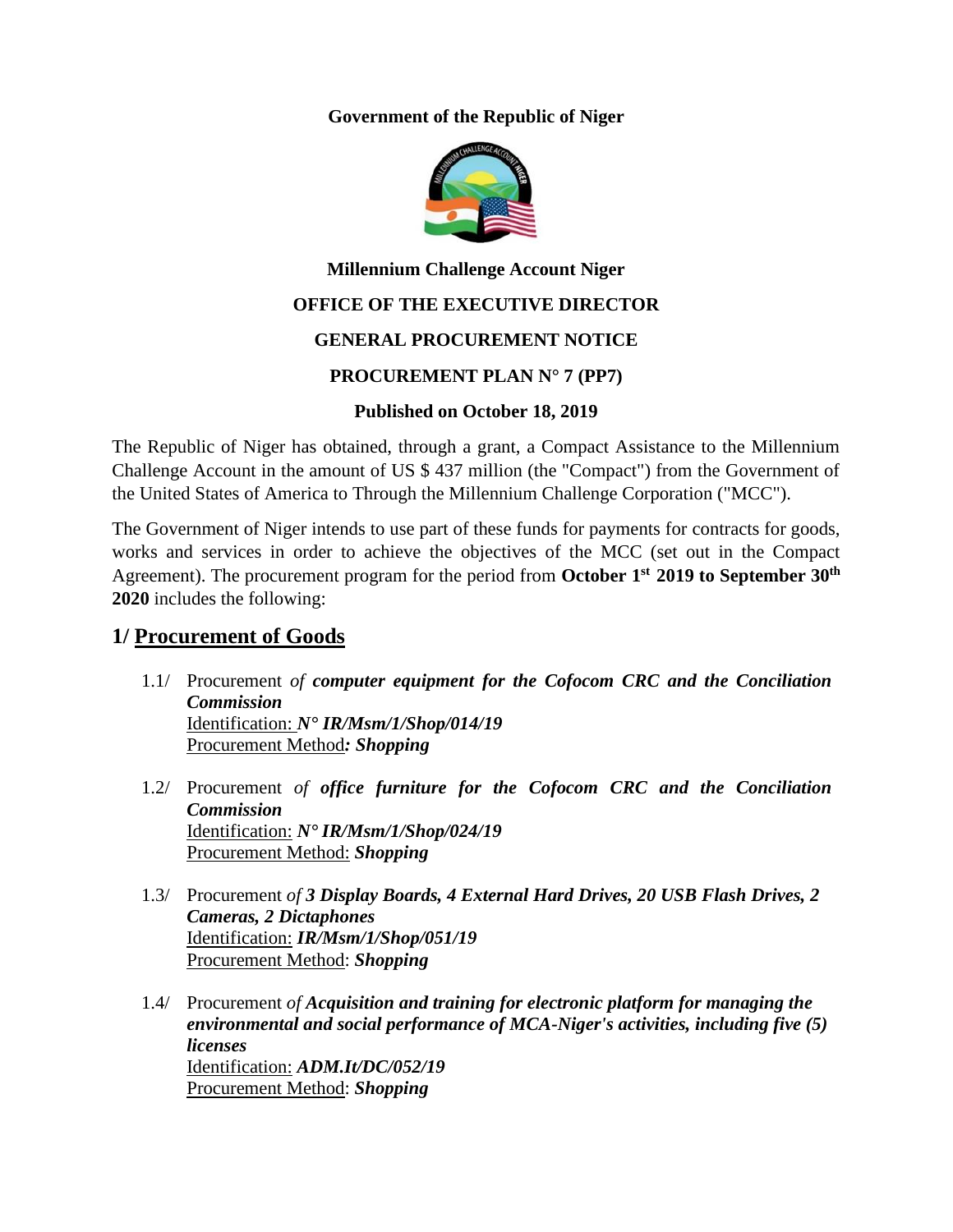- 1.5/ Procurement *of Network equipment and installation setup in regional offices (4 CRA offices and 4 PRAPS offices)* Identification: *ADM.It/41/shop/071/19* Procurement Method: *Shopping*
- 1.6/ Procurement *of an additional 3 cameras for the headquarters and a complete surveillance kit (computer and screen) for the DG's office* Identification: *ADM.Sec/41/shop/072/19* Procurement Method: *Shopping*
- 1.7/ Procurement *of security equipment for PRAPS and CRA regions* Identification: *ADM.Sec/41/shop/077/19* Procurement Method: *Shopping*
- 1.8/ Procurement *of IT equipement for Land*  Identification: *IR/IEA/SPNCR/Shop/080/19* Procurement Method: *Shopping*
- 1.9/ Procurement *of fifteen (15) GPS for land* Identification: *IR/IEA/SPNCR/Shop/081/19* Procurement Method: *Shopping*
- 1.10/ Procurement *of 4 copiers for CRA and PRAPS offices* Identification: *ADM.It/41/shop/082/19* Procurement Method: *Shopping*

## **2/Consultants services**

#### **2.1/ Firms**

- 2.1.1/ Procurement *of Consultant for economic feasibility and governance of livestock markets and milk collection centers* Identification: *PRAPS/QCBS/2018/01 b* Procurement Method: *QCBS*
- 2.1.2/ Procurement of *IDIQ Natural Ressource Management for CRA and PRAPS* Identification: *CR/2CA/QBS/065/19* Procurement Method: *QBS*
- 2.1.3/ Procurement of *Capacity Development Communes Sustainability Public Investments CRA* Identification: *CR/Cra/1/QBS/0021/19* Procurement Method: *QBS*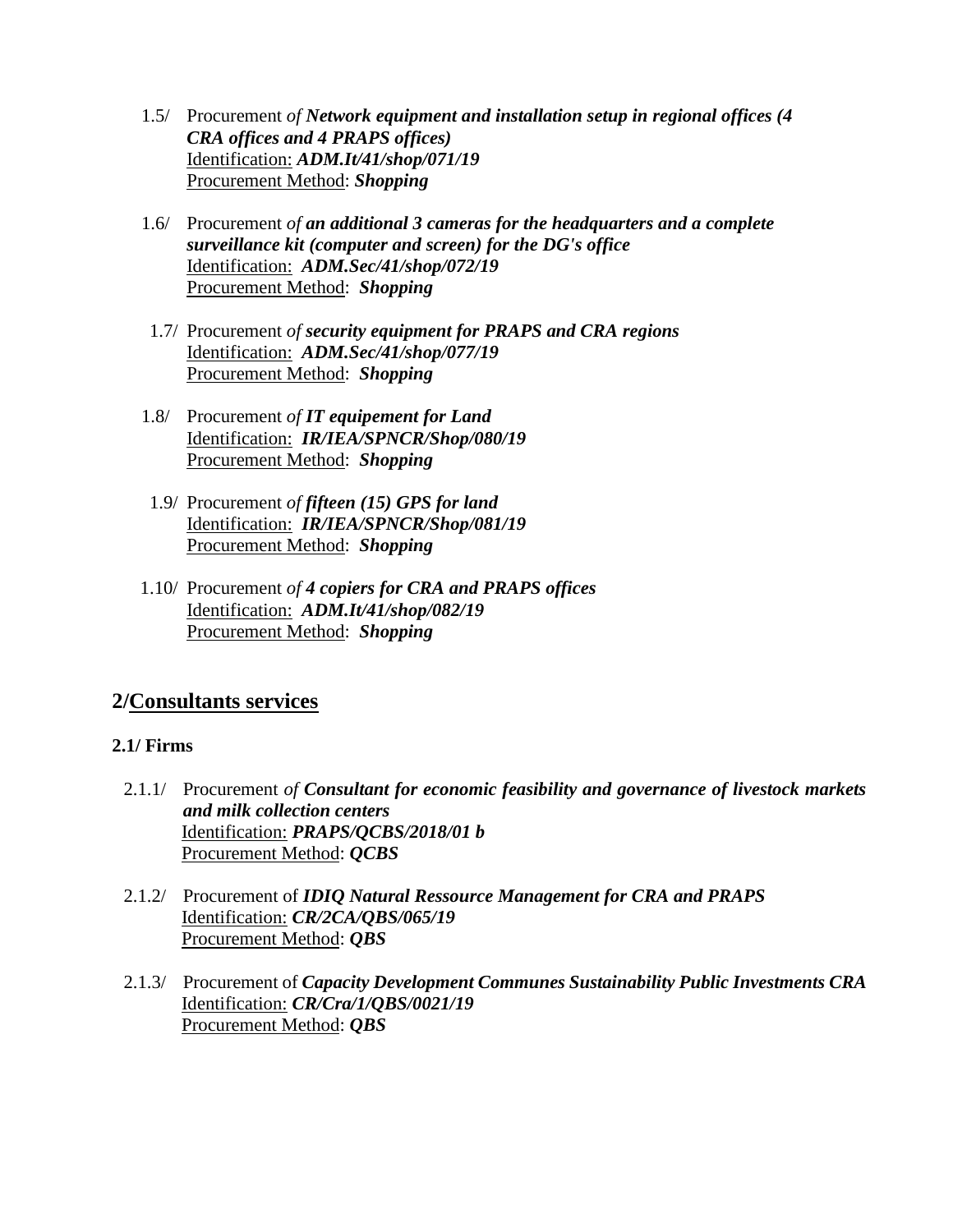#### **2.2/ Individual Consultants**

- 2.2.1/ Procurement *of Technical Evaluation Panelists Fees for IDIQ Selection for CRC* Identification: *ADM/41/IC/0026/19* Procurement Method: *IC*
- 2.2.2/ Procurement *of a Consultant for the identification of recycling channels and development of a waste management plan within the Compact implementation* Identification: *ADM.Esp/IC/035/19* Procurement Method: *IC*
- 2.2.3/ Procurement *of Recruitment of External Tax Counsel* Identification: *ADM/41/IC/037/19* Procurement Method: *IC*
- 2.2.4/ Procurement *of one (1) individual consultant for capacity building of service providers who develop project files to promoters in the 4 regions (Grant Facility)* Identification: *CR/CRA/2/IC/033/19* Procurement Method: *IC*
- 2.2.5/ Procurement *of a consultant to assist the manager of private sector engagement in the organization of match making events, networking fairs in the intervention areas of the compact and in Niamey* Identification: *CR/CRA/4/IC/059/19* Procurement Method: *IC*
- 2.2.6/ Procurement of *Recruitment of two (2) Financial experts* Identification: *ADM/41/IC/0061/19* Procurement Method: *IC*
- 2.2.7/ Procurement of *Consultant for the training of Cofocom / GI members in computer applications: word, excel and internet"* Identification: *IR/MSM/1/IC/075/19* Procurement Method: *IC*
- 2.2.8/ Procurement of *Recruitment of a consultant for the training of Cofocom / GI members in Electronic and physical archiving of the Land project records"* Identification: *IR/MSM/1/IC/076/19* Procurement Method: *IC*
- 2.2.9/ Procurement of *Consultant for the Audit and Restyling of the Website and Digital Platforms* Identification: *ADM.Com/41/Shop/83/19* Procurement Method: *IC*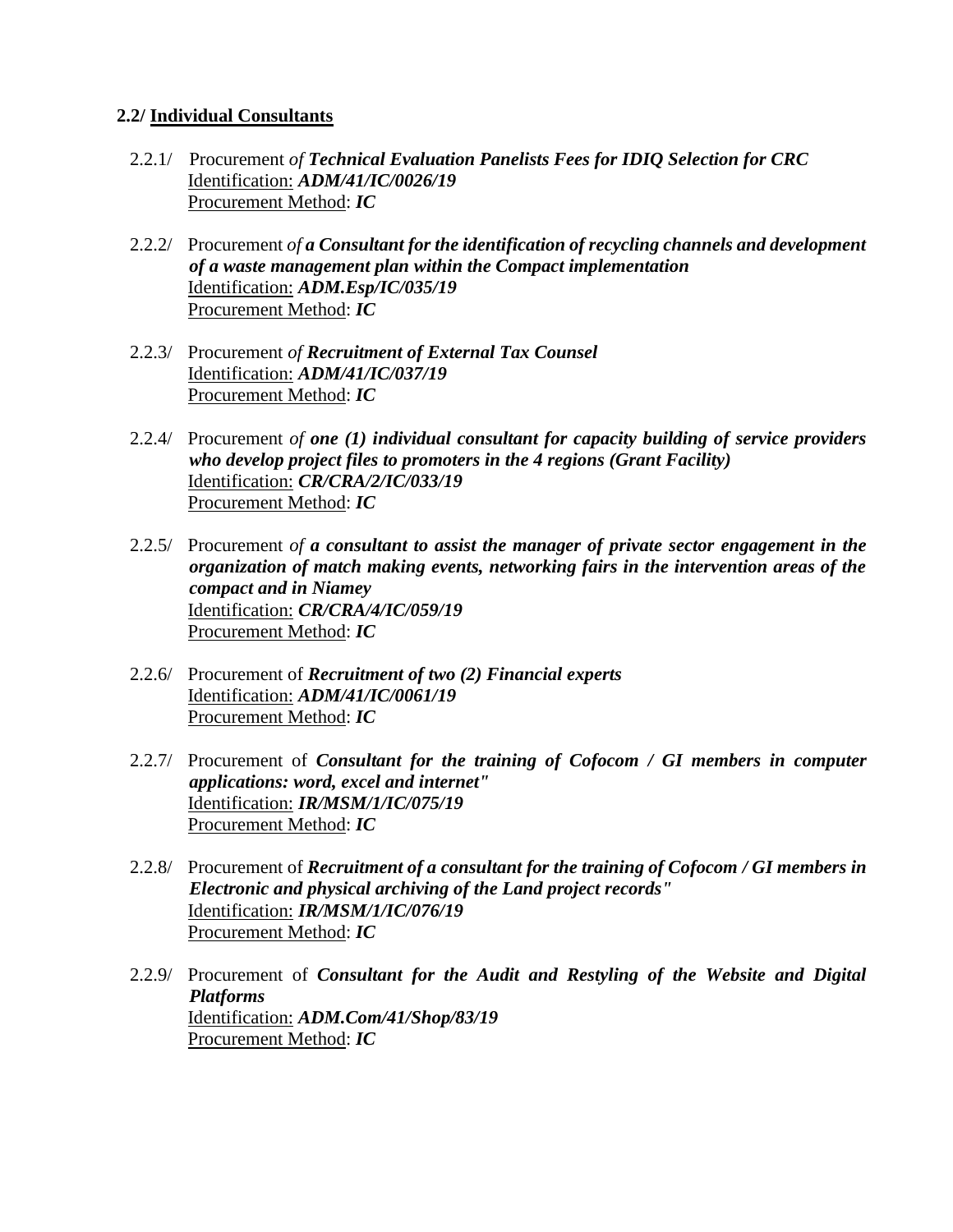### **3/ Non-Consultant Services**

- 3.1/ Procurement of *Elevator maintenance* Identification: *ADM/41/Shop/63/19* Procurement Method: *Shopping*
- 3.2/ Procurement of *Recruitment of a firm for training and simulation (practical exercises) in response to potential terrorist attacks and survival techniques in the event of abduction or kidnapping of MCA-Niger personnel.* Identification: *ADM/41/Shop/074/19* Procurement Method: *Shopping*
- 3.3/ Procurement of *Production of communication tools and supports (leaflets, banners, posters, kakemonos, T-shirts, Polo shirts, caps, calendars, diaries, pens, etc.)* Identification: *ADM.Com/41/shop/084/19* Procurement Method: *Shopping*
- 3.4/ Procurement of *Production and dissemination of awareness spots (radio, TV) in French, Haoussa, Djerma and Peul on the activities of the Compact.* Identification: *ADM.Com/41/Shop/85/19* Procurement Method: *Shopping*

## **4/ Works**

- 4.1/ Procurement of *Construction for National Road (RN 7)* Identification: *IR/RMA/3/CB/0051/19* Procurement Method: *Competitive Bidding*
- 4.2/ Procurement of *Construction for National Road and Rural Road (RN 35 and RRS)* Identification: *IR/RMA/3/CB/0052/19* Procurement Method: *Competitive Bidding*
- 4.3/ Procurement of *Additional works for the MCA Building* Identification: *ADM/41/Shop/053/19* Procurement Method: *Shopping*
- 4.4/ Procurement *of Hydro-agricultural development work in the Sia-Kouanza-Tondika area* Identification: *IR/IPD/2/CB/045/19* Procurement Method: *Competitive Bidding*
- 4.5/ Procurement of *Rehabilitation of regional offices PRAPS* Identification: *CR/PRAPS/5/Shop/064/19* Procurement Method: *Shopping*